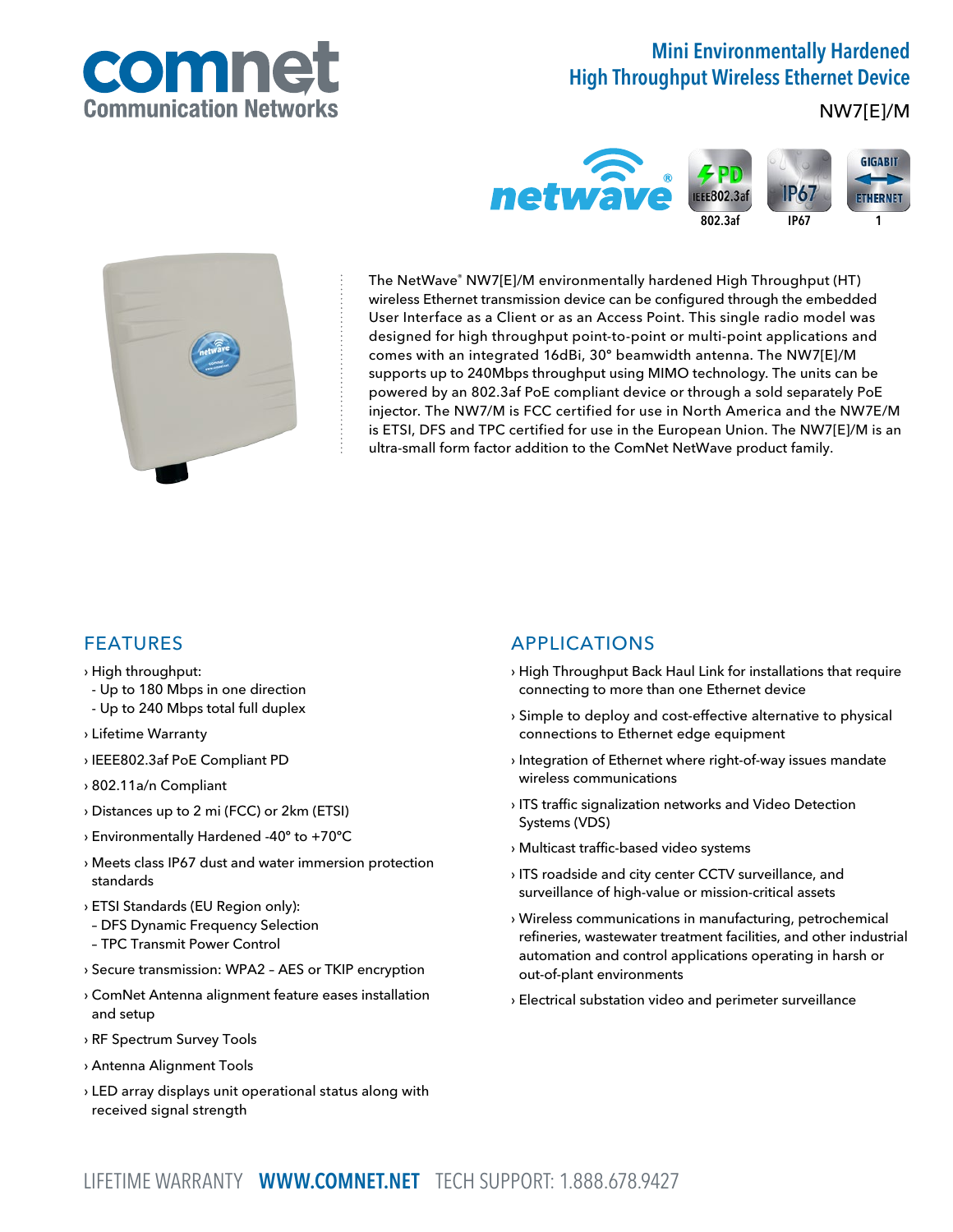## NW7[E]/M Mini Environmentally Hardened High Throughput Wireless Ethernet Device

## SPECIFICATIONS

#### 5GHz Wireless Radio

# Software Features

EIRP NW7/M (FCC): Up to +36dBm for point to multipoint deployments, +46dBm for point to point deployments with MAC-lock feature enabled NW7E/M (ETSI): +30dBm RF Output 30dBm Rated Transmitter Operational Frequency 5500GHz - 5825GHz, Region-dependent. Not all frequencies are supported in all regions. Contact ComNet for frequencies supported in your region. Bandwidths 10, 20, and 40MHz

#### Internal Antenna

| Antenna          | Internal 16dBi Dual Polarized Directional | <b>Operating Power</b>   | 48 t |
|------------------|-------------------------------------------|--------------------------|------|
| Gain             | 16dBi                                     | <b>Power Consumption</b> | 8W   |
| Azimuth          | 30° Horizontal/Vertical                   | <b>PD Power</b>          | ieee |
| <b>Elevation</b> | 30° Horizontal/Vertical                   | <b>Mochanical</b>        |      |

#### IA870 Optional Internal Antenna

| Antenna                 | Internal 8dBi Dual Polarized Directional |
|-------------------------|------------------------------------------|
| Gain                    | 8dBi                                     |
| Azimuth                 | 70° Horizontal/Vertical                  |
| Elevation               | 30° Horizontal/Vertical                  |
| <b>Connectors</b>       |                                          |
| <b>Gigabit Ethernet</b> | RJ-45, Sealed Cable Gland                |
| <b>Indicating LEDs</b>  | Power On                                 |
|                         | <b>Ethernet Link</b>                     |
|                         | Signal Strength                          |
|                         |                                          |
|                         |                                          |

#### Addressing Static IP / DHCP Client / DHCP Server SNMP V3 Spanning Tree Protocol support Telnet Server Syslog 802.1x Port-Based Network Access Control NTP Client User-Configurable Watchdog and Auto-Reboot Mechanism Multi-Level Configuration and Monitoring Login Accounts User Configurable Long Range Parameters

#### Power

| <b>Operating Power</b>   | 48 to 57 VDC @ 170mA     |
|--------------------------|--------------------------|
| <b>Power Consumption</b> | 8W Max                   |
| <b>PD Power</b>          | IEEE802.3af PD compliant |

#### **Mechanical**

Shipping Weight: <2lbs/0.9kg

Size (L  $\times$  W  $\times$  H) 7.4  $\times$  7.4  $\times$  2.2 in 18.5  $\times$  18.5  $\times$  5.6 cm)

#### **Environmental**

MTBF >100,000 hours Operating Temp  $-40^\circ$  C to  $+70^\circ$  C Storage Temp -40° C to +85° C

NOTE: In a continuing effort to improve and advance technology, product specifications are subject to change without notice.



C Low Power Consumption

### ORDERING INFORMATION

| <b>Part Number</b>                     | <b>Description</b>                                                                                                                                                                                                                                                                                                        |
|----------------------------------------|---------------------------------------------------------------------------------------------------------------------------------------------------------------------------------------------------------------------------------------------------------------------------------------------------------------------------|
| NW7/M                                  | Individual Hardened Mini Single Radio, Gb Ethernet Port, internal 16dBi 30° beamwidth directional antenna, includes pole mounting assembly, Supports<br>802.3af PD PoE Power, FCC certified for use in NA Region                                                                                                          |
| NW7E/M                                 | Individual Hardened Mini Single Radio, Gb Ethernet Port, internal 16dBi 30° beamwidth directional antenna, includes pole mounting assembly, Supports<br>802.3af PD PoE Power, ETSI certified for use in EU Region                                                                                                         |
| <b>Included Accessories</b><br>Options | Mounting Hardware Kit (For Pole Mounting Only)<br>Add /IA870 for 8dBi/70° beamwidth internal antenna option (Recommended for multipoint Access Points. Extra charge, consult factory.)<br>CNGE1IPS - 35W PoE Injector (sold separately)<br>Add `/C' for Conformally Coated Circuit Boards (Extra charge, consult factory) |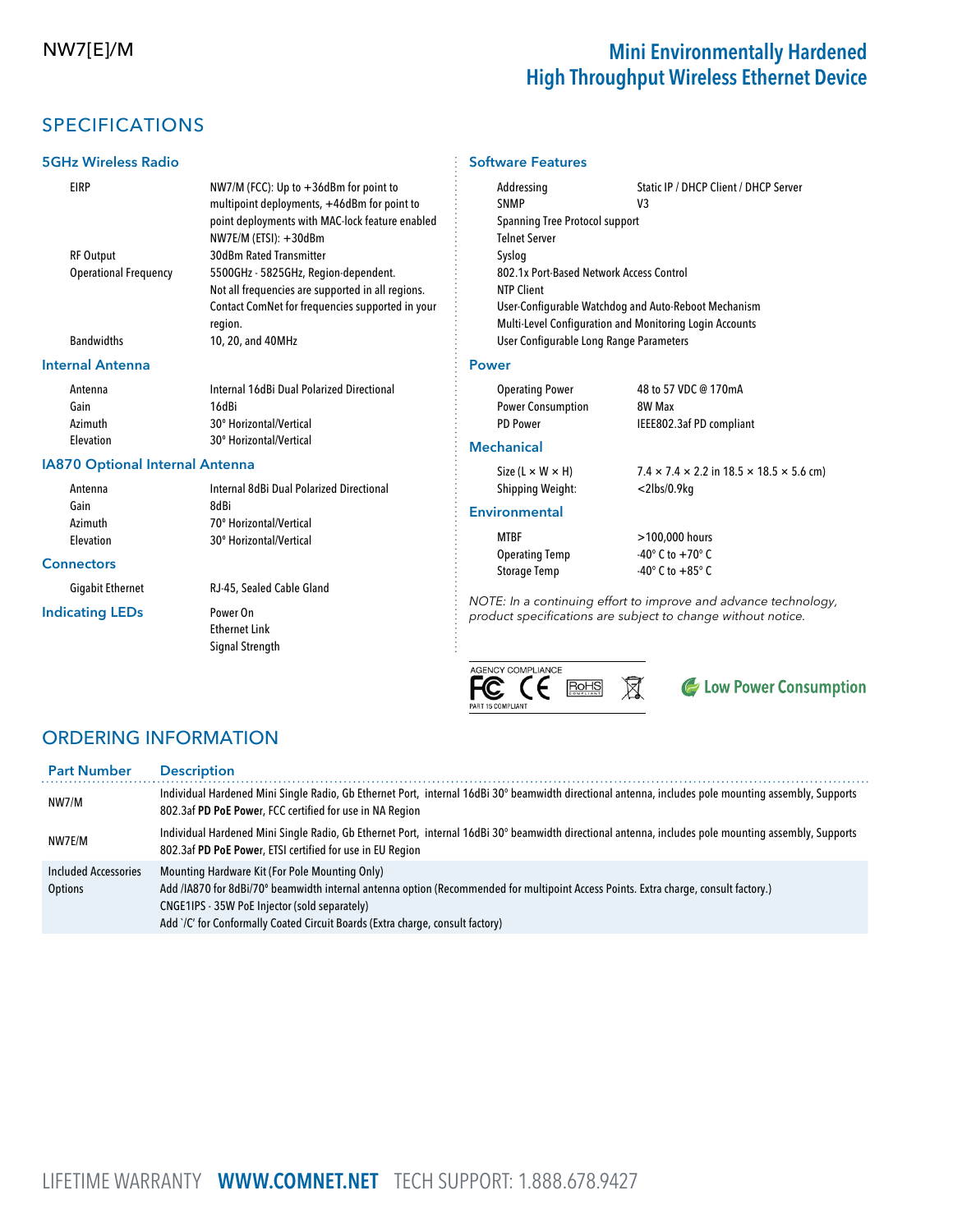## NW7[E]/M Mini Environmentally Hardened High Throughput Wireless Ethernet Device

### TYPICAL APPLICATIONS

#### High Throughput Point-to-Point Topology (Shown with PoE Cameras)



#### Point-to-Point Topology (Shown with PoE Injector and Locally Powered Cameras)



ComNet Managed Switch with 30W PoE Connected to Network





3 CORPORATE DRIVE | DANBURY, CONNECTICUT 06810 | USA | T: 203.796.5300 | F: 203.796.5303 | TECH SUPPORT: 1.888.678.9427 | INFO@COMNET.NET

8 TURNBERRY PARK ROAD | GILDERSOME | MORLEY | LEEDS, UK LS27 7LE | T: +44 (0)113 307 6400 | F: +44 (0)113 253 7462 | INFO-EUROPE@COMNET.NET

© 2015 Communication Networks. All Rights Reserved. "ComNet," the "ComNet Logo," "NetWave" and the "NetWave Logo" are registered trademarks of Communication Networks. 31 Mar 2015